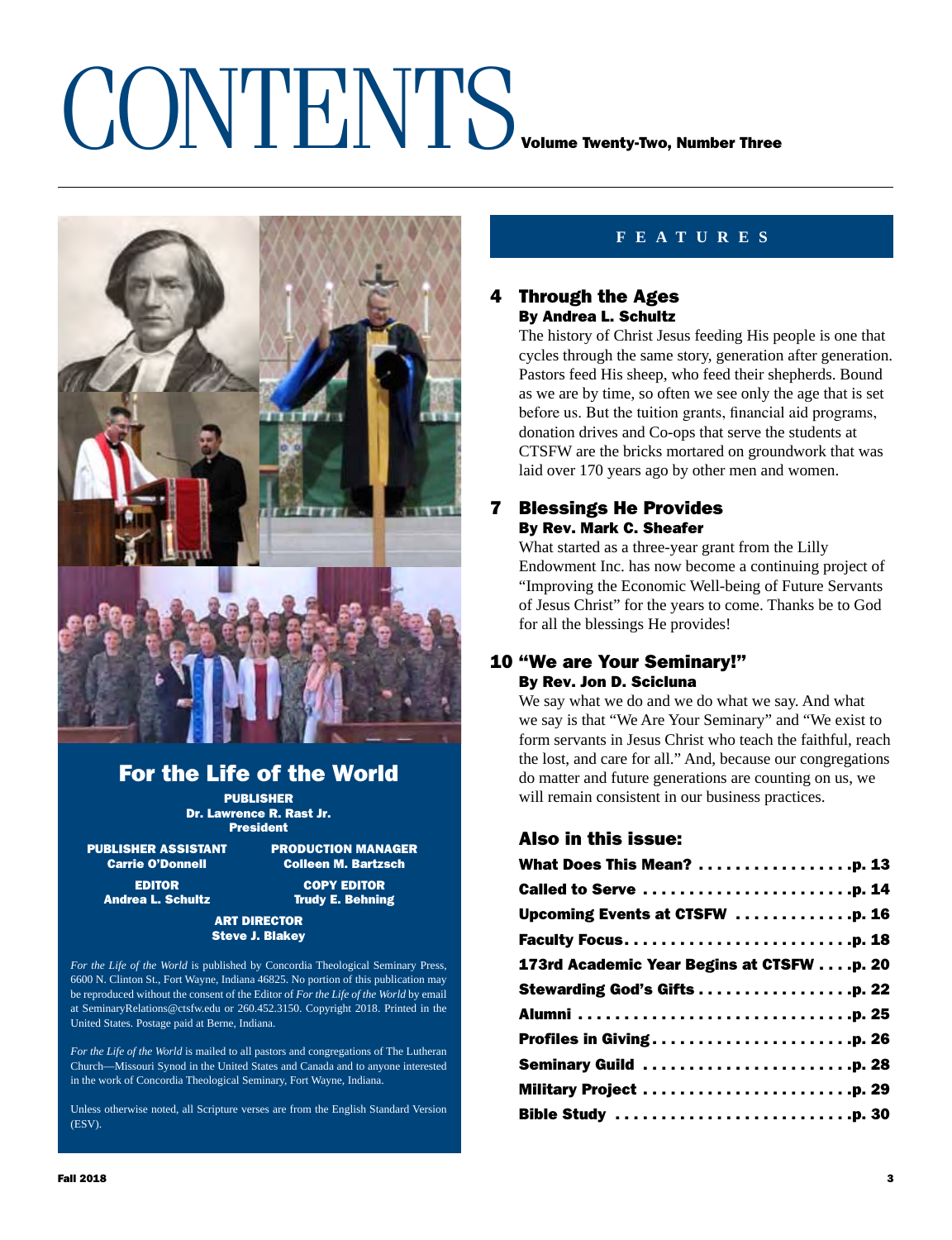# Through the  $AO$



*Above: Rev. Wilhelm Loehe Opposite page: Rev. Friedrich Wyneken*

The spiritual landscape of the American frontier in the 1840s was a grim prospect. Starved of access to God's Word, a practical seminary was the Lutheran Church's response to the cries of her German pioneers. It's a story that's been told many times here at Concordia Theological Seminary (CTSFW), Fort Wayne: ordained missionary Friedrich Wyneken appealing to the church back in Germany for help, Loehe answering that call by sending money and half-trained ministers who would complete their education in America so that they could immediately begin serving, and the resulting formation of a seminary and a Synod.

Vielleicht warden auch Prediger daraus,"<br>
a pessimistically hopeful Rev. Wilhelm<br>
Loehe wrote in 1846, speaking of the<br>
"Isotephator" (astabista) who would be trained a pessimistically hopeful Rev. Wilhelm Loehe wrote in 1846, speaking of the "katecheten" (catechists) who would be trained as quickly as possible without compromising the requirements of the Office of Holy Ministry at the practical seminary in Fort Wayne. "Perhaps they will become Preachers."

The spiritual landscape of the American frontier in the 1840s was a grim prospect. Starved of access to God's Word, a practical seminary was the Lutheran Church's response to the cries of her German pioneers. It's a story that's been told many times here at Concordia Theological Seminary (CTSFW), Fort Wayne: ordained missionary Friedrich Wyneken appealing to the church back in Germany for help, Loehe answering that call by sending money and half-trained ministers who would complete their education in America so that they could immediately begin serving, and the resulting formation of a seminary and a Synod. The scattered flock was baptized, catechized, reprimanded, forgiven and called on to serve those who served them.

Such is the refrain of the Church across time. The history of Christ Jesus feeding His people is one that cycles through the same story, generation after generation. The world cries out in need, and God uses our feet to go, our mouths to speak and our ears to hear. Pastors feed His sheep, who feed their shepherds. Bound as we are by time, so often we see only the age that is set before us. But the tuition grants, financial aid programs, donation drives and Co-ops that serve the students at CTSFW are the bricks mortared on groundwork that was laid over 170 years ago by other men and women.

Estate planning is a major part of the bedrock on which our giving rests, and the church's first recorded donation to the Seminary in Fort Wayne through the death of one of her saints is nearly as old as the school itself. In 1849, three years after the Seminary began, 31-year-old Seminary Professor A. Wolter died from cholera, willing the school over half his assets,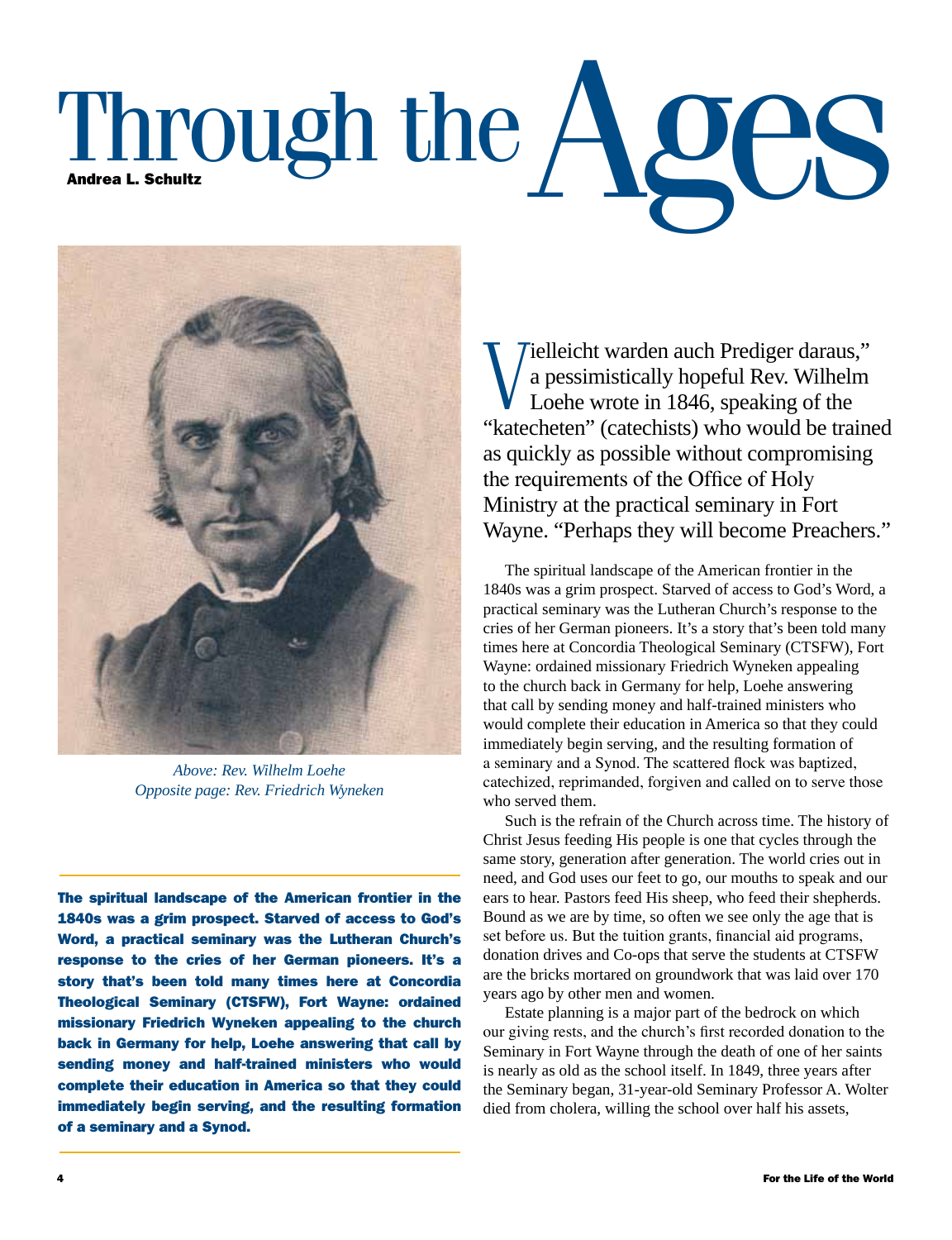including his horse. The \$1,200 estate bequest (bolstered by a gift from his sister in Germany) paid for a desperately needed four-room house following expansion of the Seminary in 1850. Seven years later, Dr. Wilhelm Sihler, the Seminary's first president, and his colleague, Professor August Craemer (later her third president), canvassed area churches for support of another building program, rather than strain an already overtaxed Synod burdened by a poor economy and plans to expand the theoretical seminary in St. Louis. Local congregations responded with \$7,000.

Many of CTSFW's student aid programs also began in the early years, established by the wives of these men. Susanna Sihler, unofficial housemother, formed a sewing circle at St. Paul's Lutheran Church to mend clothing for seminarians, unknowingly starting what is today the Synod's oldest continually operating Ladies Aid. Later, when Craemer became a faculty member, his wife Dorothea joined Mrs. Sihler's efforts. Mother Craemer, as she became known, supervised the kitchen and commissary, visiting farmers with Mrs. Sihler to gather food. Nearly 170 years later, local businesses, farmers and individuals alongside the support of the LWML still stock the Food & Clothing Co-op at CTSFW, and Donation Day, which has been a tradition at the Seminary for over a century, takes place this year on October 9.

But of course the story—and the boast in the generosity of the Church's people—is older still. In 2 Corinthians 8:4, St. Paul praised the churches in Macedonia, who supported the apostle's mission work, "begging us earnestly for the favor of taking part in the relief of the saints." Before His death on the cross, Jesus' physical needs were often cared for by such faithful women as Mary Magdalene, Mary the mother of James and Joseph, Salome and Peter's mother-inlaw. The origins of tithing spring from the Old Testament, especially in God's establishment of the priesthood among the Israelites. And we see God's changeless and unknowable grace when He declared of the Levitical priests through His prophet Ezekiel: "This shall be their inheritance: I am their inheritance: and you shall give them no possession in Israel; I am their possession" (Ezek. 44:28).